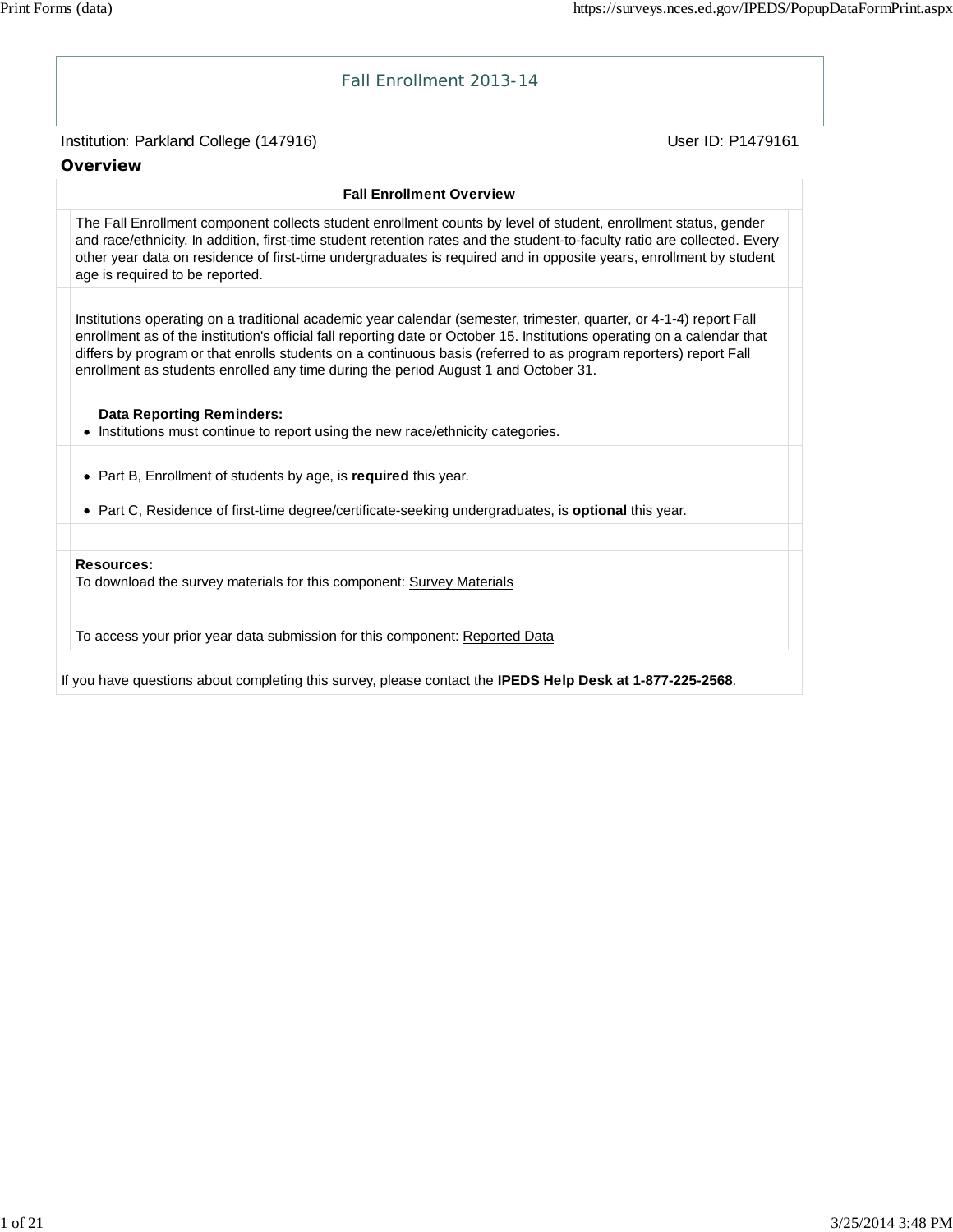| User ID: P1479161<br>Institution: Parkland College (147916)                                       |                                                                                                                                                                     |  |  |  |  |
|---------------------------------------------------------------------------------------------------|---------------------------------------------------------------------------------------------------------------------------------------------------------------------|--|--|--|--|
| <b>Part C Selection</b>                                                                           |                                                                                                                                                                     |  |  |  |  |
| Part C (Residence of First-Time Degree/Certificate-Seeking Undergraduates) is optional this year. |                                                                                                                                                                     |  |  |  |  |
|                                                                                                   | Do you wish to complete Part C this year?<br>If you select 'Yes', you will be expected to complete the Part C screens.<br>If you select 'No', you will skip Part C. |  |  |  |  |
| $\bullet$                                                                                         | Yes, I will complete Part C                                                                                                                                         |  |  |  |  |
| $\circledcirc$                                                                                    | No, I will not complete Part C                                                                                                                                      |  |  |  |  |
|                                                                                                   |                                                                                                                                                                     |  |  |  |  |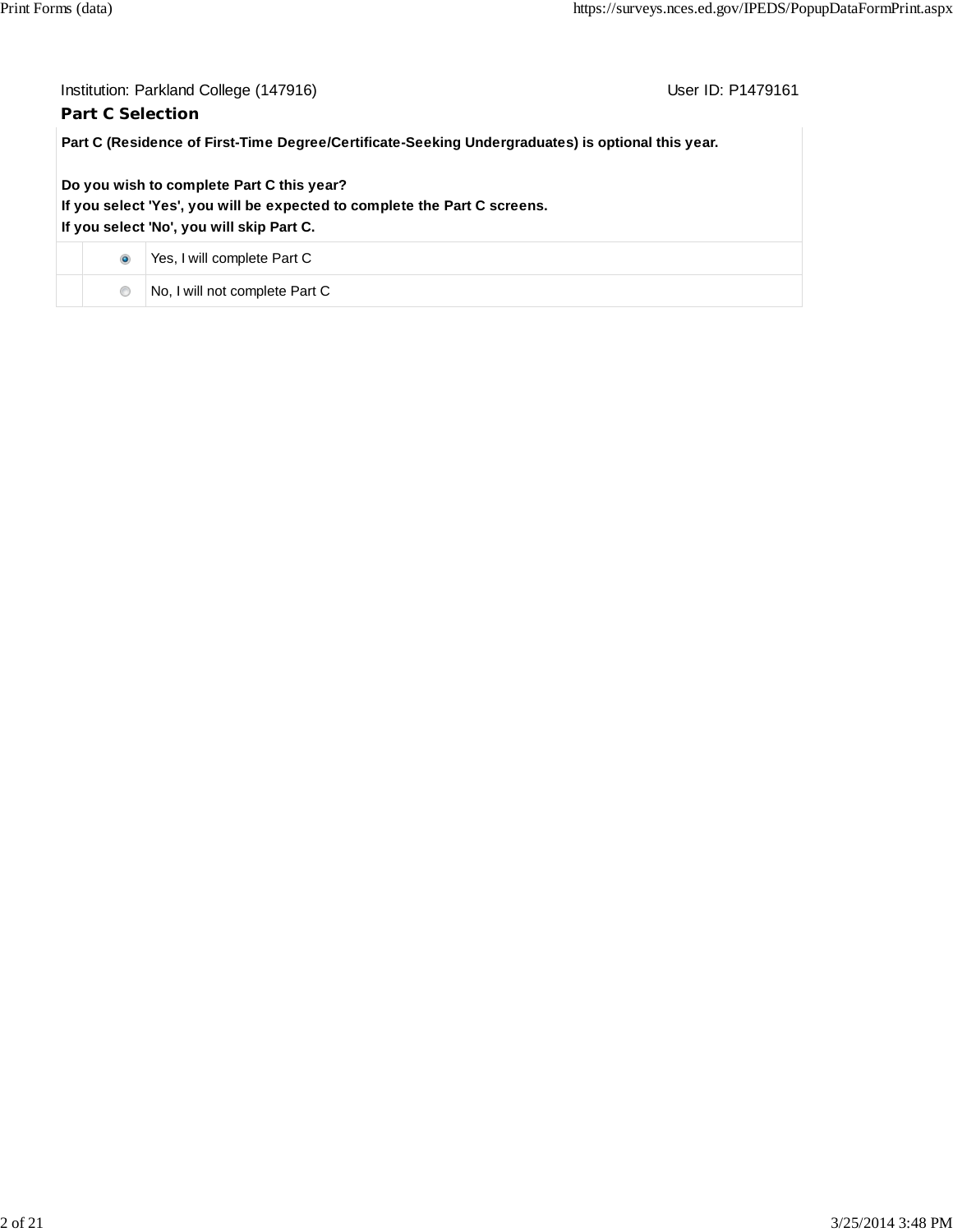## **Part A - Fall Enrollment for Full-Time Undergraduate Students**

#### **Enrollment as of the institution's official fall reporting date or as of October 15, 2013**

## **Full-time Undergraduate Students**

#### **Race/Ethnicity Reporting Reminder:**

- **Report Hispanic/Latino individuals of any race as Hispanic/Latino**
- **Report race for non-Hispanic/Latino individuals only**

|                                              |                |                | Degree/certificate-seeking |                                         |                                            | Total,<br>full-time<br>undergraduate<br>students |  |  |
|----------------------------------------------|----------------|----------------|----------------------------|-----------------------------------------|--------------------------------------------|--------------------------------------------------|--|--|
| Enrolled for credit                          | First-time     |                | Transfer-in Continuing     | Total<br>degree/certificate-<br>seeking | Non-degree/<br>non-certificate-<br>seeking |                                                  |  |  |
| Men                                          |                |                |                            |                                         |                                            |                                                  |  |  |
| Nonresident alien                            | $\pmb{0}$      | $\mathbf{1}$   | 8                          | 9                                       | $\mathbf 0$                                | 9                                                |  |  |
| Hispanic/Latino                              | 20             | 8              | 77                         | 105                                     | $\pmb{0}$                                  | 105                                              |  |  |
| American Indian or<br>Alaska Native          | $\overline{c}$ | $\mathbf{1}$   | $\overline{7}$             | 10                                      | $\pmb{0}$                                  | 10                                               |  |  |
| Asian                                        | 14             | $\overline{7}$ | 94                         | 115                                     | $\mathbf{1}$                               | 116                                              |  |  |
| Black or African<br>American                 | 88             | 18             | 192                        | 298                                     | 8                                          | 306                                              |  |  |
| Native Hawaiian or<br>Other Pacific Islander | $\pmb{0}$      | $\pmb{0}$      | 3                          | 3                                       | 0                                          | 3                                                |  |  |
| White                                        | 250            | 52             | 722                        | 1,024                                   | 16                                         | 1,040                                            |  |  |
| Two or more races                            | $\pmb{0}$      | $\pmb{0}$      | $\overline{2}$             | $\overline{\mathbf{c}}$                 | $\mathbf{1}$                               | 3                                                |  |  |
| Race and ethnicity<br>unknown                | 63             | 14             | 81                         | 158                                     | $\pmb{0}$                                  | 158                                              |  |  |
| <b>Total men</b>                             | 437            | 101            | 1,186                      | 1,724                                   | 26                                         | 1,750                                            |  |  |
| Total men prior year                         | 511            | 135            | 1,280                      | 1,926                                   | 31                                         | 1,957                                            |  |  |
| Women                                        |                |                |                            |                                         |                                            |                                                  |  |  |
| Nonresident alien                            | $\pmb{0}$      | $\pmb{0}$      | $\,6\,$                    | $6\phantom{1}6$                         | $\pmb{0}$                                  | 6                                                |  |  |
| Hispanic/Latino                              | $\overline{7}$ | $\overline{c}$ | 39                         | 48                                      | 5                                          | 53                                               |  |  |
| American Indian or<br>Alaska Native          | $\pmb{0}$      | $\pmb{0}$      | 4                          | 4                                       | $\mathbf{1}$                               | 5                                                |  |  |
| Asian                                        | 3              | 3              | 63                         | 69                                      | 6                                          | 75                                               |  |  |
| <b>Black or African</b><br>American          | 62             | 11             | 158                        | 231                                     | 18                                         | 249                                              |  |  |
| Native Hawaiian or<br>Other Pacific Islander | $\pmb{0}$      | $\pmb{0}$      | 3                          | 3                                       | $\mathbf 0$                                | 3                                                |  |  |
| White                                        | 124            | 50             | 652                        | 826                                     | 75                                         | 901                                              |  |  |
| Two or more races                            | $\overline{2}$ | 0              | 0                          | $\overline{c}$                          | $\pmb{0}$                                  | $\overline{c}$                                   |  |  |
| Race and ethnicity<br>unknown                | 40             | 5              | 57                         | 102                                     | $\overline{\mathbf{4}}$                    | 106                                              |  |  |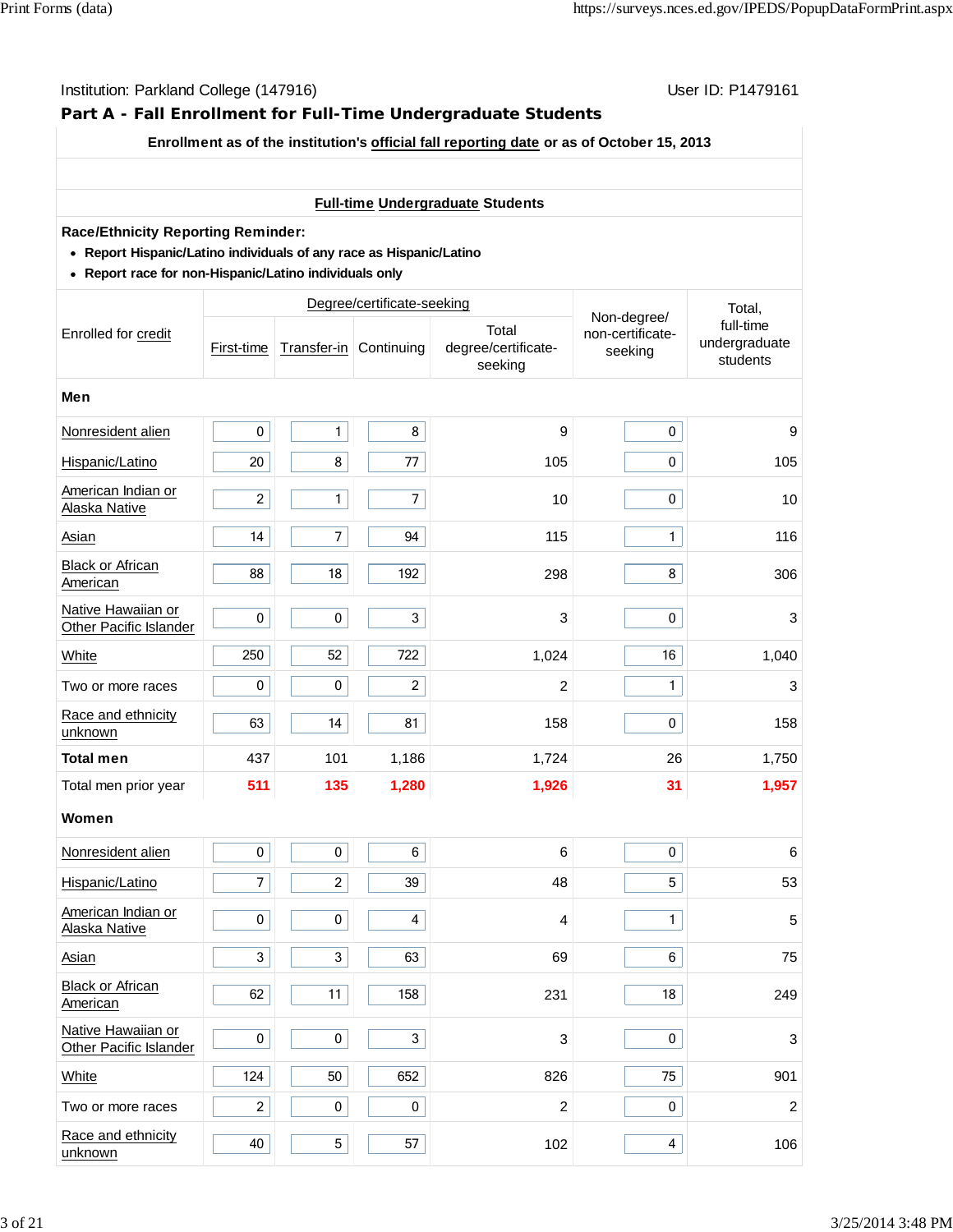| <b>Total women</b>                       | 238 | 71  | 982   | 1,291 | 109 | 1,400 |
|------------------------------------------|-----|-----|-------|-------|-----|-------|
| Total women prior<br>year                | 306 | 100 | 1,213 | 1,619 | 164 | 1,783 |
| <b>Grand total</b><br>(men+women)        | 675 | 172 | 2,168 | 3,015 | 135 | 3,150 |
| Grand total<br>(men+women) prior<br>year | 817 | 235 | 2,493 | 3,545 | 195 | 3,740 |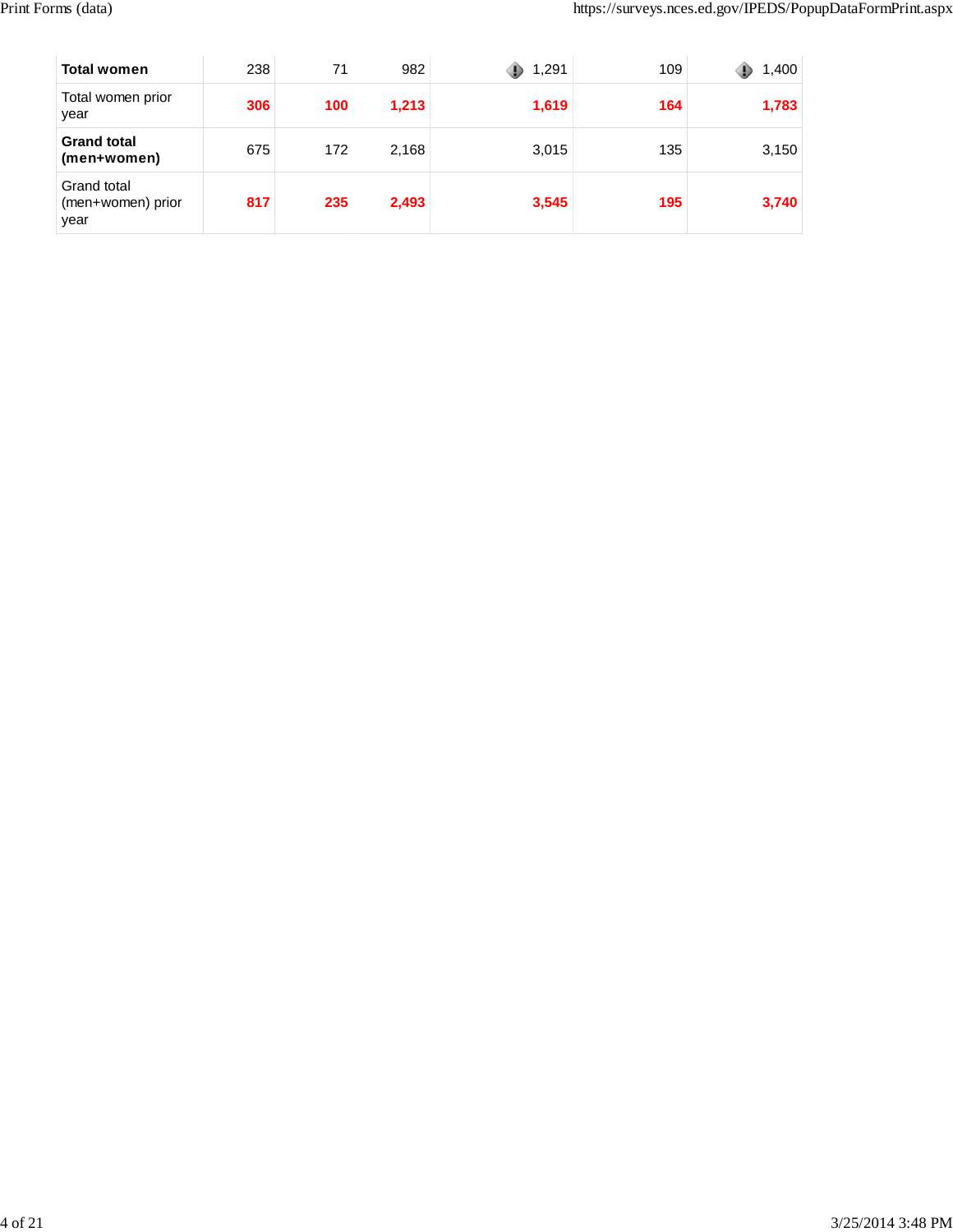## **Part A - Fall Enrollment for Part-time Undergraduate Students**

#### **Enrollment as of the institution's official fall reporting date or as of October 15, 2013**

## **Part-time Undergraduate Students**

#### **Race/Ethnicity Reporting Reminder:**

- **Report Hispanic/Latino individuals of any race as Hispanic/Latino**
- **Report race for non-Hispanic/Latino individuals only**

|                                              |              |                          | Degree/certificate-seeking |                                         | Total,                                     |                                        |  |  |
|----------------------------------------------|--------------|--------------------------|----------------------------|-----------------------------------------|--------------------------------------------|----------------------------------------|--|--|
| Enrolled for credit                          | First-time   | Transfer-in Continuing   |                            | Total<br>degree/certificate-<br>seeking | Non-degree/<br>non-certificate-<br>seeking | part-time<br>undergraduate<br>students |  |  |
| Men                                          |              |                          |                            |                                         |                                            |                                        |  |  |
| Nonresident alien                            | $\pmb{0}$    | $\pmb{0}$                | $\boldsymbol{9}$           | 9                                       | $\pmb{0}$                                  | 9                                      |  |  |
| Hispanic/Latino                              | 6            | 3                        | 114                        | 123                                     | $\overline{7}$                             | 130                                    |  |  |
| American Indian or<br>Alaska Native          | $\mathbf{1}$ | $\pmb{0}$                | 12                         | 13                                      | $\pmb{0}$                                  | 13                                     |  |  |
| Asian                                        | 5            | 3                        | 104                        | 112                                     | 8                                          | 120                                    |  |  |
| <b>Black or African</b><br>American          | 60           | 10                       | 362                        | 432                                     | 29                                         | 461                                    |  |  |
| Native Hawaiian or<br>Other Pacific Islander | $\pmb{0}$    | $\pmb{0}$                | $\mathbf{1}$               | 1                                       | 0                                          | 1                                      |  |  |
| <b>White</b>                                 | 105          | 29                       | 1,108                      | 1,242                                   | 165                                        | 1,407                                  |  |  |
| Two or more races                            | $\mathbf{1}$ | $\pmb{0}$                | 3                          | 4                                       | $\mathbf{1}$                               | 5                                      |  |  |
| Race and ethnicity<br>unknown                | 20           | $\overline{\mathcal{I}}$ | 109                        | 136                                     | 55                                         | 191                                    |  |  |
| <b>Total men</b>                             | 198          | 52                       | 1,822                      | 2,072                                   | 265                                        | 2,337                                  |  |  |
| Total men prior year                         | 231          | 57                       | 1,552                      | 1,840                                   | 254                                        | 2,094                                  |  |  |
| Women                                        |              |                          |                            |                                         |                                            |                                        |  |  |
| Nonresident alien                            | $\pmb{0}$    | $\pmb{0}$                | 15                         | 15                                      | $\overline{a}$                             | 17                                     |  |  |
| Hispanic/Latino                              | $10\,$       | $\overline{\mathbf{4}}$  | 94                         | 108                                     | 12                                         | 120                                    |  |  |
| American Indian or<br>Alaska Native          | $\pmb{0}$    | $\pmb{0}$                | 10 <sup>°</sup>            | 10                                      | $\overline{2}$                             | 12                                     |  |  |
| Asian                                        | $\mathbf{3}$ | $\overline{c}$           | 115                        | 120                                     | 16                                         | 136                                    |  |  |
| <b>Black or African</b><br>American          | 81           | 10                       | 353                        | 444                                     | 77                                         | 521                                    |  |  |
| Native Hawaiian or<br>Other Pacific Islander | $\pmb{0}$    | $\pmb{0}$                | 6                          | 6                                       | $\mathbf 0$                                | 6                                      |  |  |
| White                                        | 78           | 46                       | 1,347                      | 1,471                                   | 423                                        | 1,894                                  |  |  |
| Two or more races                            | $\pmb{0}$    | $\pmb{0}$                | $\mathbf{1}$               | 1                                       | $\mathbf{3}$                               | 4                                      |  |  |
| Race and ethnicity<br>unknown                | 12           | 6                        | 149                        | 167                                     | 73                                         | 240                                    |  |  |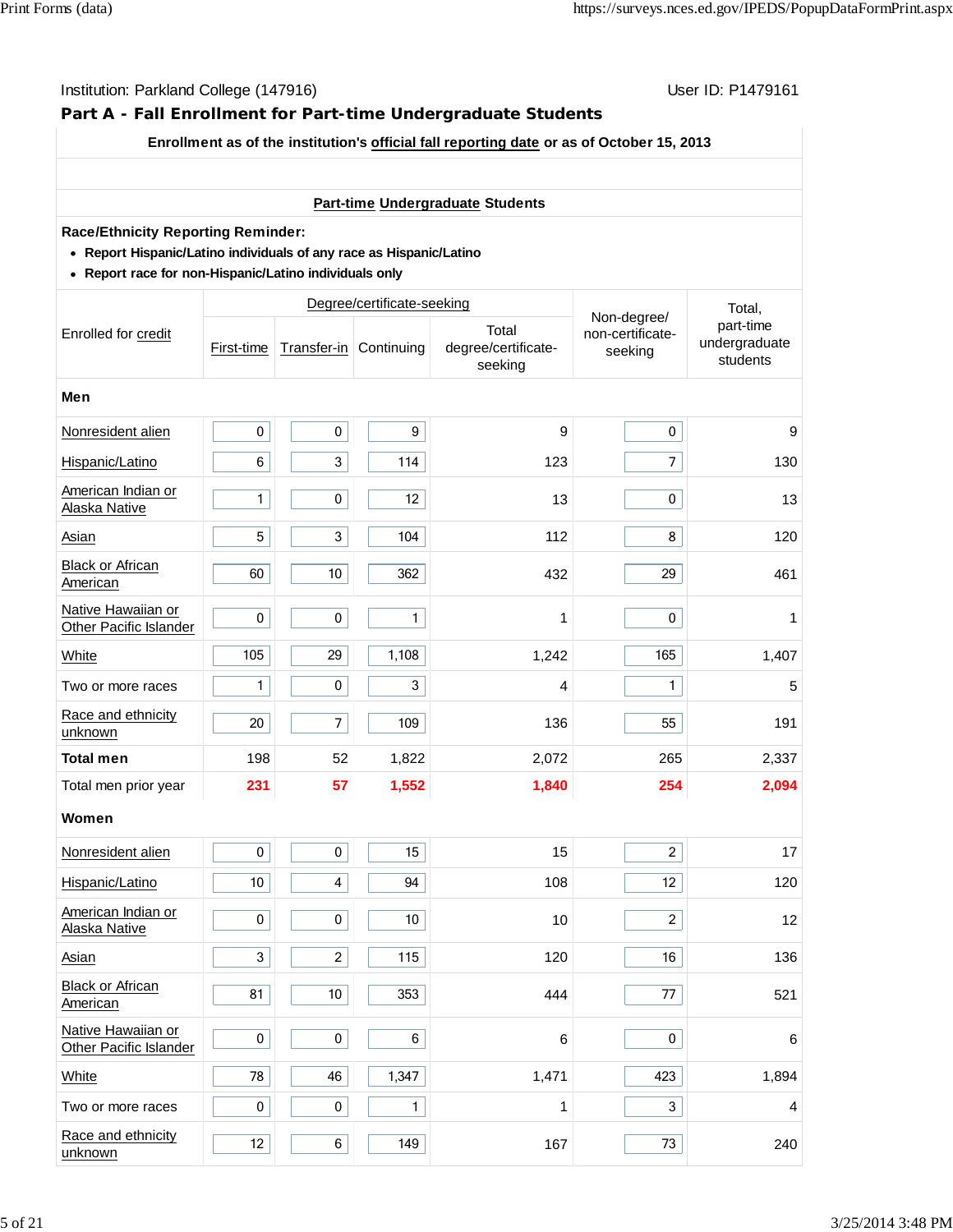| <b>Total women</b>                       | 184 | 68  | 2,090 | 2,342 | 608 | 2,950 |
|------------------------------------------|-----|-----|-------|-------|-----|-------|
| Total women prior<br>year                | 176 | 77  | 2,022 | 2,275 | 570 | 2,845 |
| <b>Grand total</b><br>(men+women)        | 382 | 120 | 3,912 | 4,414 | 873 | 5,287 |
| Grand total<br>(men+women) prior<br>year | 407 | 134 | 3,574 | 4,115 | 824 | 4,939 |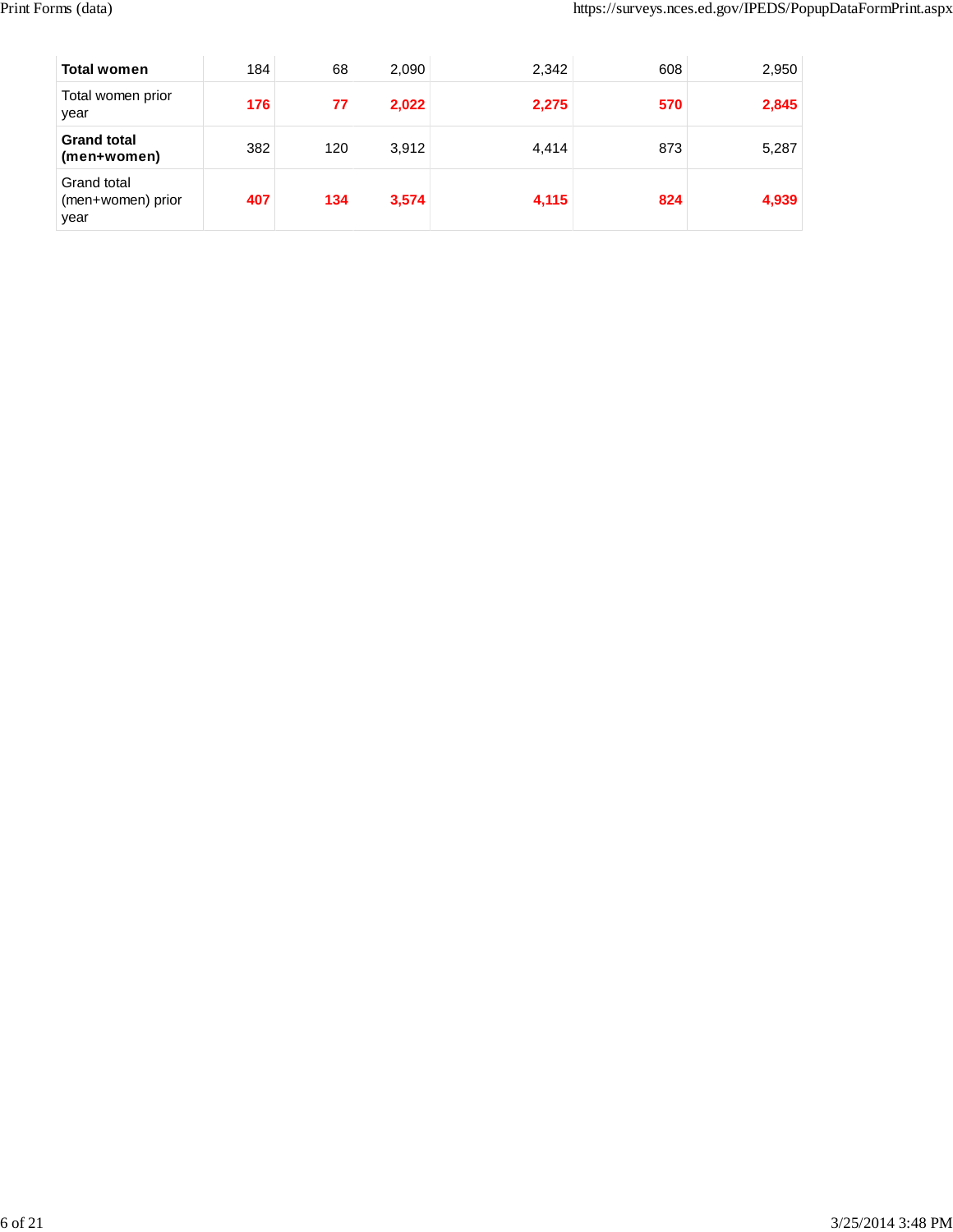## **Part A - Fall Enrollment by Distance Education Status**

## **Enrollment as of the institution's official fall reporting date or as of October 15, 2013**

|                                                                                                                                                                        | <b>Undergraduate Students</b> |                                   |  |
|------------------------------------------------------------------------------------------------------------------------------------------------------------------------|-------------------------------|-----------------------------------|--|
|                                                                                                                                                                        | Degree/Certificate<br>Seeking | Non-Degree/Certificate<br>Seeking |  |
| Enrolled exclusively in distance education courses                                                                                                                     | 502                           | 53                                |  |
| Enrolled in some but not all distance education courses                                                                                                                | 1,096                         | 98                                |  |
| Not enrolled in any distance education courses                                                                                                                         | 5,831                         | 857                               |  |
| <b>Total</b> (all distance education statuses)                                                                                                                         | 7,429                         | 1,008                             |  |
| Total (from prior part A screens)<br>NOTE: The total of all distance education statuses (above) must<br>equal this total carried forward from the prior part A screens | 7,429                         | 1,008                             |  |
| You may use the space below to provide context for the data you've reported above.                                                                                     |                               |                                   |  |
|                                                                                                                                                                        |                               |                                   |  |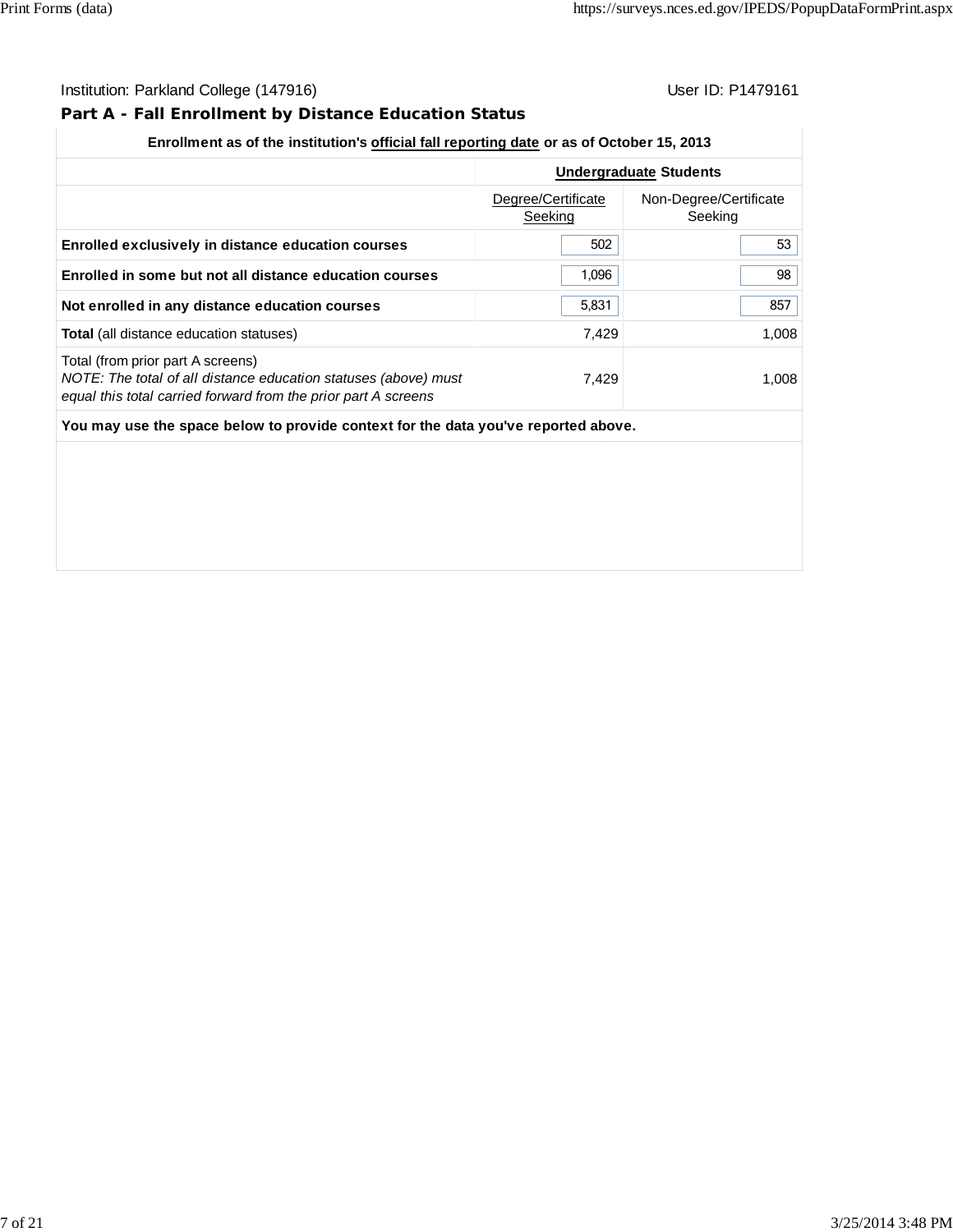## **Part A - Fall Enrollment by Distance Education Status**

| Of those students exclusively enrolled in distance<br>education courses, report the number that are: | Degree/Certificate<br>Seeking | Non-Degree/Certificate<br>Seeking |    |
|------------------------------------------------------------------------------------------------------|-------------------------------|-----------------------------------|----|
| Located in                                                                                           | IL                            | 457                               | 53 |
| Located in the U.S. but not in                                                                       | IL                            | 18                                |    |
| Located in the U.S. but state/jurisdiction unknown                                                   |                               | 0                                 | 0  |
| Located outside the U.S.                                                                             |                               | 27                                | 0  |
| Location unknown/unreported                                                                          |                               | 0                                 | 0  |
| Total students exclusively enrolled in distance education (from<br>section above)                    |                               | 502                               | 53 |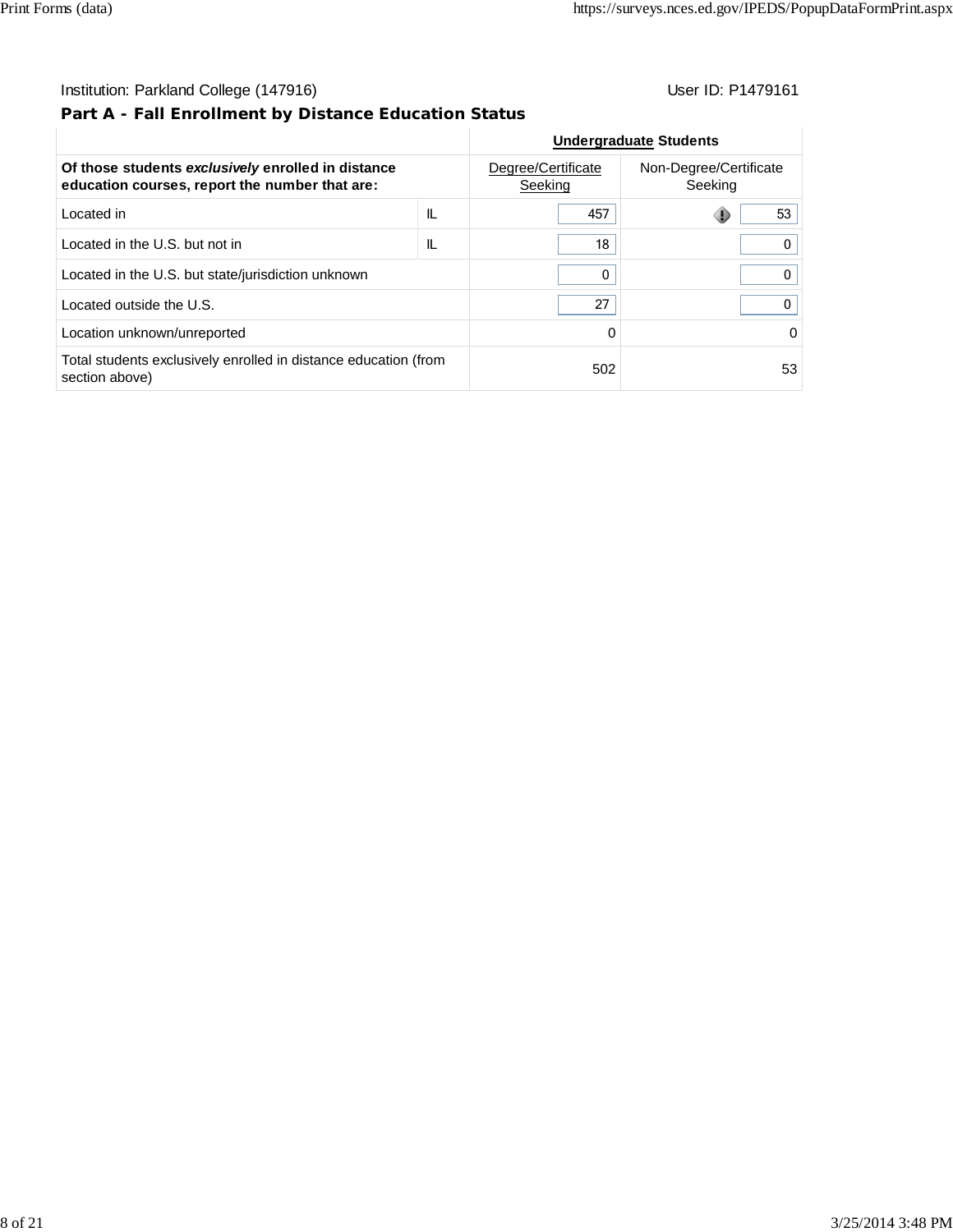## **Part A - Fall Enrollment Summary**

| <b>Fall Enrollment Summary</b>            |                                    |                             |                              |  |  |  |
|-------------------------------------------|------------------------------------|-----------------------------|------------------------------|--|--|--|
| Students enrolled for credit              | <b>Total full-time</b><br>students | Total part-time<br>students | Grand total,<br>all students |  |  |  |
| Men                                       |                                    |                             |                              |  |  |  |
| Nonresident alien                         | 9                                  | 9                           | 18                           |  |  |  |
| Hispanic/Latino                           | 105                                | 130                         | 235                          |  |  |  |
| American Indian or Alaska Native          | 10                                 | 13                          | 23                           |  |  |  |
| Asian                                     | 116                                | 120                         | 236                          |  |  |  |
| <b>Black or African American</b>          | 306                                | 461                         | 767                          |  |  |  |
| Native Hawaiian or Other Pacific Islander | 3                                  | 1                           | 4                            |  |  |  |
| White                                     | 1,040                              | 1,407                       | 2,447                        |  |  |  |
| Two or more races                         | 3                                  | 5                           | 8                            |  |  |  |
| Race and ethnicity unknown                | 158                                | 191                         | 349                          |  |  |  |
| <b>Total men</b>                          | 1,750                              | 2,337                       | 4,087                        |  |  |  |
| Women                                     |                                    |                             |                              |  |  |  |
| Nonresident alien                         | 6                                  | 17                          | 23                           |  |  |  |
| Hispanic/Latino                           | 53                                 | 120                         | 173                          |  |  |  |
| American Indian or Alaska Native          | 5                                  | 12                          | 17                           |  |  |  |
| Asian                                     | 75                                 | 136                         | 211                          |  |  |  |
| <b>Black or African American</b>          | 249                                | 521                         | 770                          |  |  |  |
| Native Hawaiian or Other Pacific Islander | 3                                  | 6                           | 9                            |  |  |  |
| White                                     | 901                                | 1,894                       | 2,795                        |  |  |  |
| Two or more races                         | $\overline{c}$                     | 4                           | 6                            |  |  |  |
| Race and ethnicity unknown                | 106                                | 240                         | 346                          |  |  |  |
| <b>Total women</b>                        | 1,400                              | 2,950                       | 4,350                        |  |  |  |
| <b>Grand Total (men+women)</b>            | 3,150                              | 5,287                       | 8,437                        |  |  |  |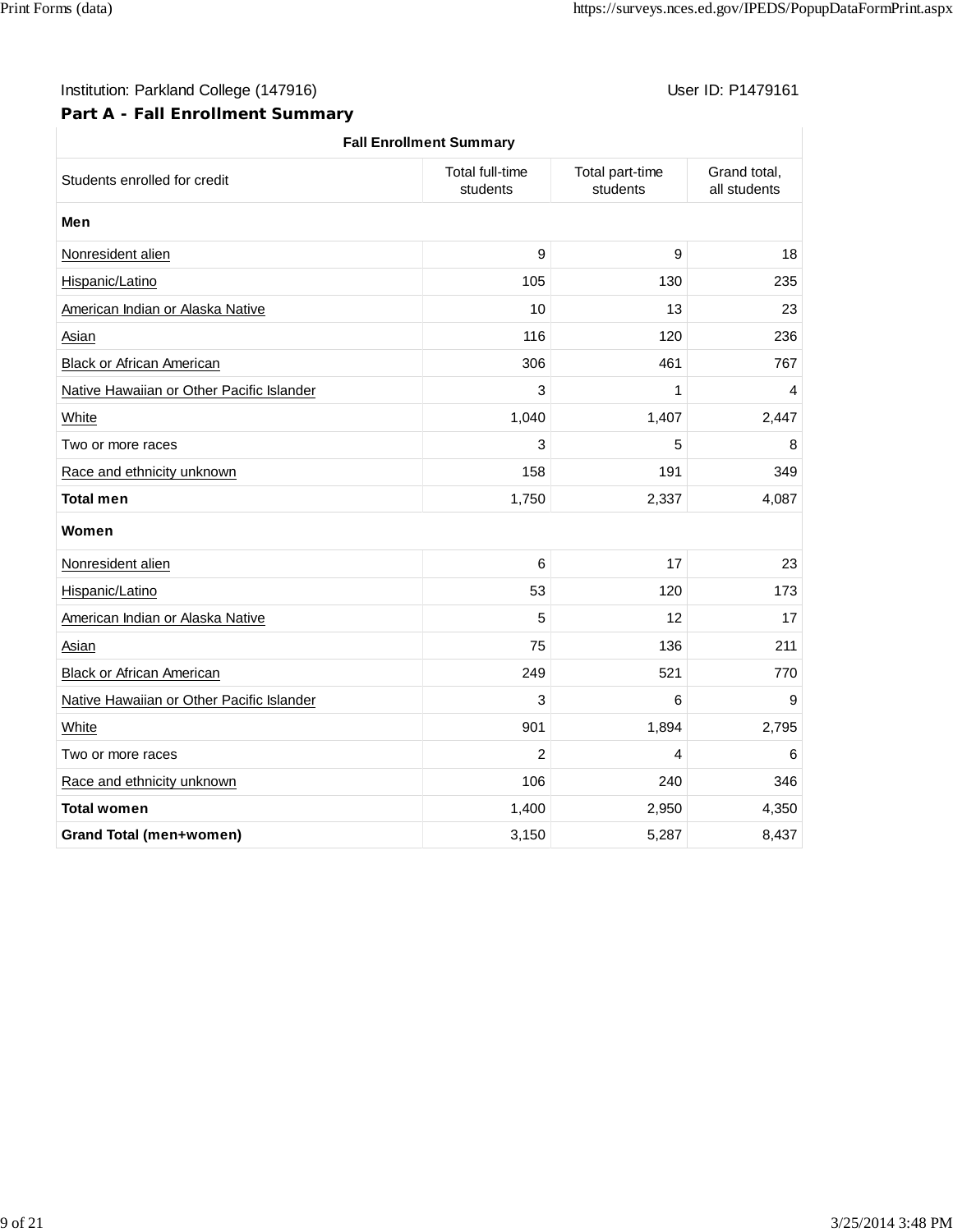## **Part B - Fall Enrollment by Age and Gender for Full-time Undergraduate Students**

## **Enrollment as of the institution's official fall reporting date or as of October 15, 2013**

| Age                                                  |                | <b>Full-time Undergraduate Students</b> |
|------------------------------------------------------|----------------|-----------------------------------------|
|                                                      | Men            | Women                                   |
| Under 18                                             | 20             | 10 <sub>1</sub>                         |
| 18-19                                                | 831            | 650                                     |
| $20 - 21$                                            | 394            | 304                                     |
| $22 - 24$                                            | 186            | 149                                     |
| 25-29                                                | 159            | 132                                     |
| 30-34                                                | 77             | 66                                      |
| 35-39                                                | 29             | 30 <sup>°</sup>                         |
| 40-49                                                | 40             | 43                                      |
| 50-64                                                | 12             | 16                                      |
| 65 and over                                          | $\overline{a}$ | $\mathbf 0$                             |
| Age unknown/unreported                               | 0              | $\pmb{0}$                               |
| Total full-time undergraduate students (from part A) | 1,750          | 1,400                                   |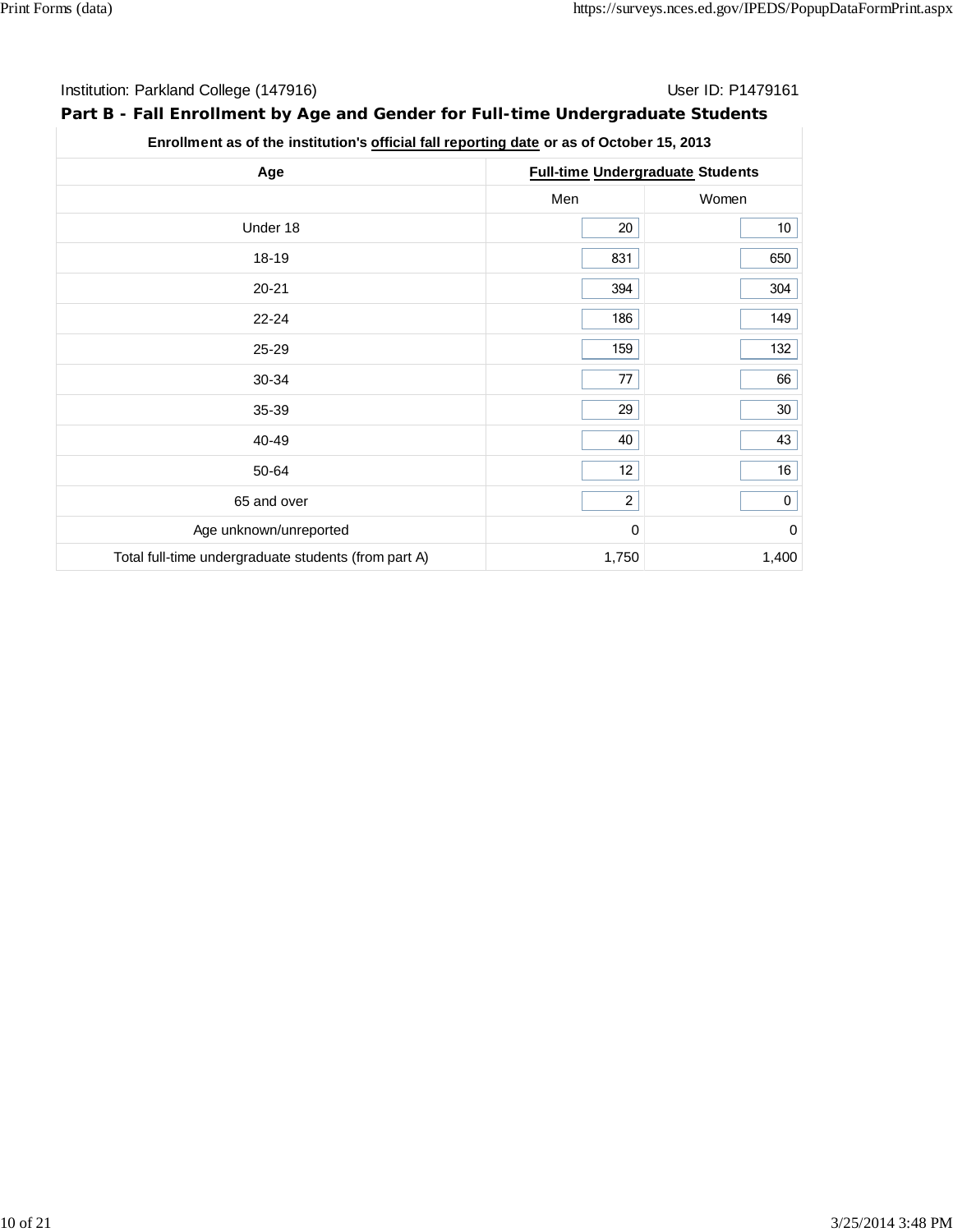## **Part B - Fall Enrollment by Age and Gender for Part-time Undergraduate Students**

**Enrollment as of the institution's official fall reporting date or as of October 15, 2013**

| Age                                                  | <b>Part-time Undergraduate Students</b> |       |  |  |
|------------------------------------------------------|-----------------------------------------|-------|--|--|
|                                                      | Men                                     | Women |  |  |
| Under 18                                             | 373                                     | 369   |  |  |
| 18-19                                                | 464                                     | 493   |  |  |
| $20 - 21$                                            | 406                                     | 504   |  |  |
| $22 - 24$                                            | 354                                     | 413   |  |  |
| 25-29                                                | 277                                     | 351   |  |  |
| 30-34                                                | 167                                     | 243   |  |  |
| 35-39                                                | 91                                      | 177   |  |  |
| 40-49                                                | 123                                     | 221   |  |  |
| 50-64                                                | 62                                      | 141   |  |  |
| 65 and over                                          | 19                                      | 37    |  |  |
| Age unknown/unreported                               | 1                                       | 1     |  |  |
| Total part-time undergraduate students (from part A) | 2,337                                   | 2,950 |  |  |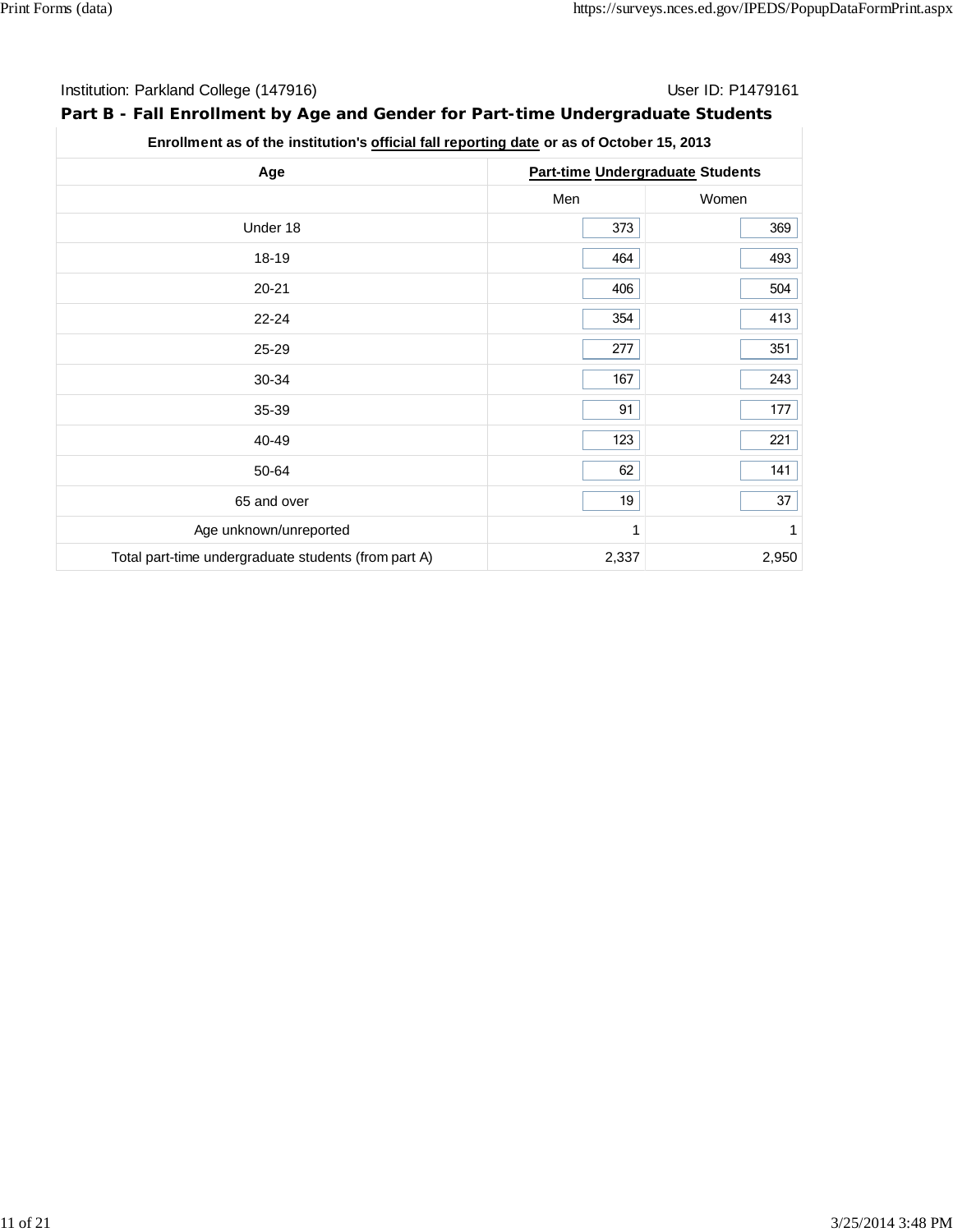#### **Part C - Screening Question**

**Did any of your first-time degree/certificate-seeking undergraduate students (reported in Part A) enroll within 12 months of graduating high school or receiving their GED?**

 $\bullet$  Yes, we have first-time students who enrolled within 12 months of their high school graduation.

 $\bullet$  No, we do not have any first-time students who enrolled within 12 months of their high school graduation.

**You may use the space below to provide context for the data you've reported above.**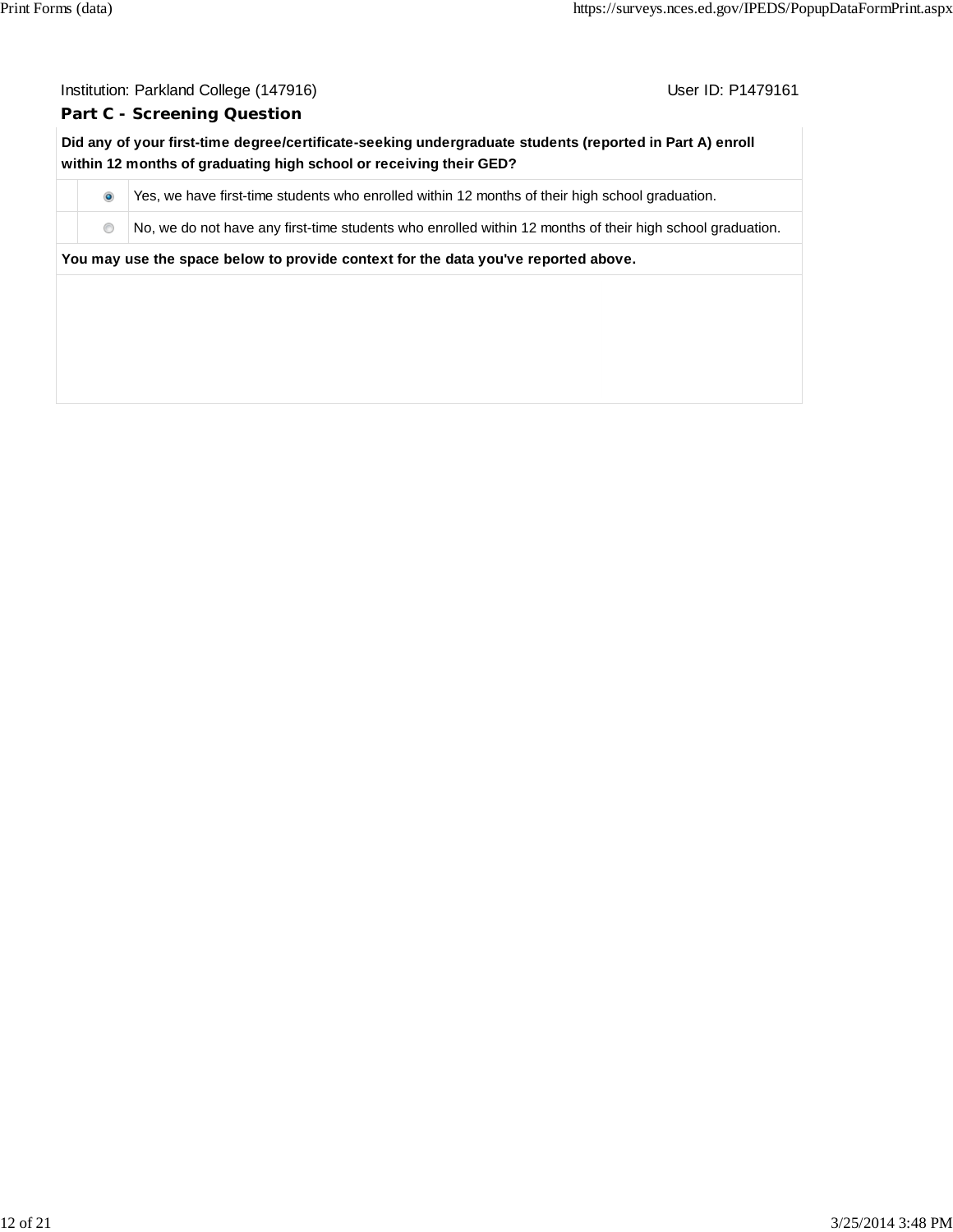## **Part C - Residence of First-time Undergraduates**

#### **NOTE: These data are optional this year.**

| Enrollment as of the institution's official fall reporting date or as of October 15, 2013 |           |                                                                         |                                                                                                                               |  |  |  |
|-------------------------------------------------------------------------------------------|-----------|-------------------------------------------------------------------------|-------------------------------------------------------------------------------------------------------------------------------|--|--|--|
| State of residence when student<br>was first admitted                                     | FIPS Code | Total first-time<br>degree/certificate-seeking<br>undergraduates<br>(1) | Of students in column 1, those<br>who enrolled within 12 months<br>of high school graduation<br>or receiving their GED<br>(2) |  |  |  |
| Alabama                                                                                   | 01        |                                                                         |                                                                                                                               |  |  |  |
| Alaska                                                                                    | 02        | $\mathbf{1}$                                                            | $\mathbf 0$                                                                                                                   |  |  |  |
| Arizona                                                                                   | 04        | $\mathbf{1}$                                                            | $\mathbf{1}$                                                                                                                  |  |  |  |
| Arkansas                                                                                  | 05        |                                                                         |                                                                                                                               |  |  |  |
| California                                                                                | 06        |                                                                         |                                                                                                                               |  |  |  |
| Colorado                                                                                  | 08        |                                                                         |                                                                                                                               |  |  |  |
| Connecticut                                                                               | 09        |                                                                         |                                                                                                                               |  |  |  |
| Delaware                                                                                  | 10        |                                                                         |                                                                                                                               |  |  |  |
| District of Columbia                                                                      | 11        |                                                                         |                                                                                                                               |  |  |  |
| Florida                                                                                   | 12        | $\overline{2}$                                                          | $\mathbf 0$                                                                                                                   |  |  |  |
| Georgia                                                                                   | 13        |                                                                         |                                                                                                                               |  |  |  |
| Hawaii                                                                                    | 15        |                                                                         |                                                                                                                               |  |  |  |
| Idaho                                                                                     | 16        |                                                                         |                                                                                                                               |  |  |  |
| Illinois                                                                                  | 17        | 986                                                                     | 597                                                                                                                           |  |  |  |
| Indiana                                                                                   | 18        | 22                                                                      | 10                                                                                                                            |  |  |  |
| lowa                                                                                      | 19        |                                                                         |                                                                                                                               |  |  |  |
| Kansas                                                                                    | 20        |                                                                         |                                                                                                                               |  |  |  |
| Kentucky                                                                                  | 21        | $\overline{2}$                                                          | $\mathbf{1}$                                                                                                                  |  |  |  |
| Louisiana                                                                                 | 22        |                                                                         |                                                                                                                               |  |  |  |
| Maine                                                                                     | 23        |                                                                         |                                                                                                                               |  |  |  |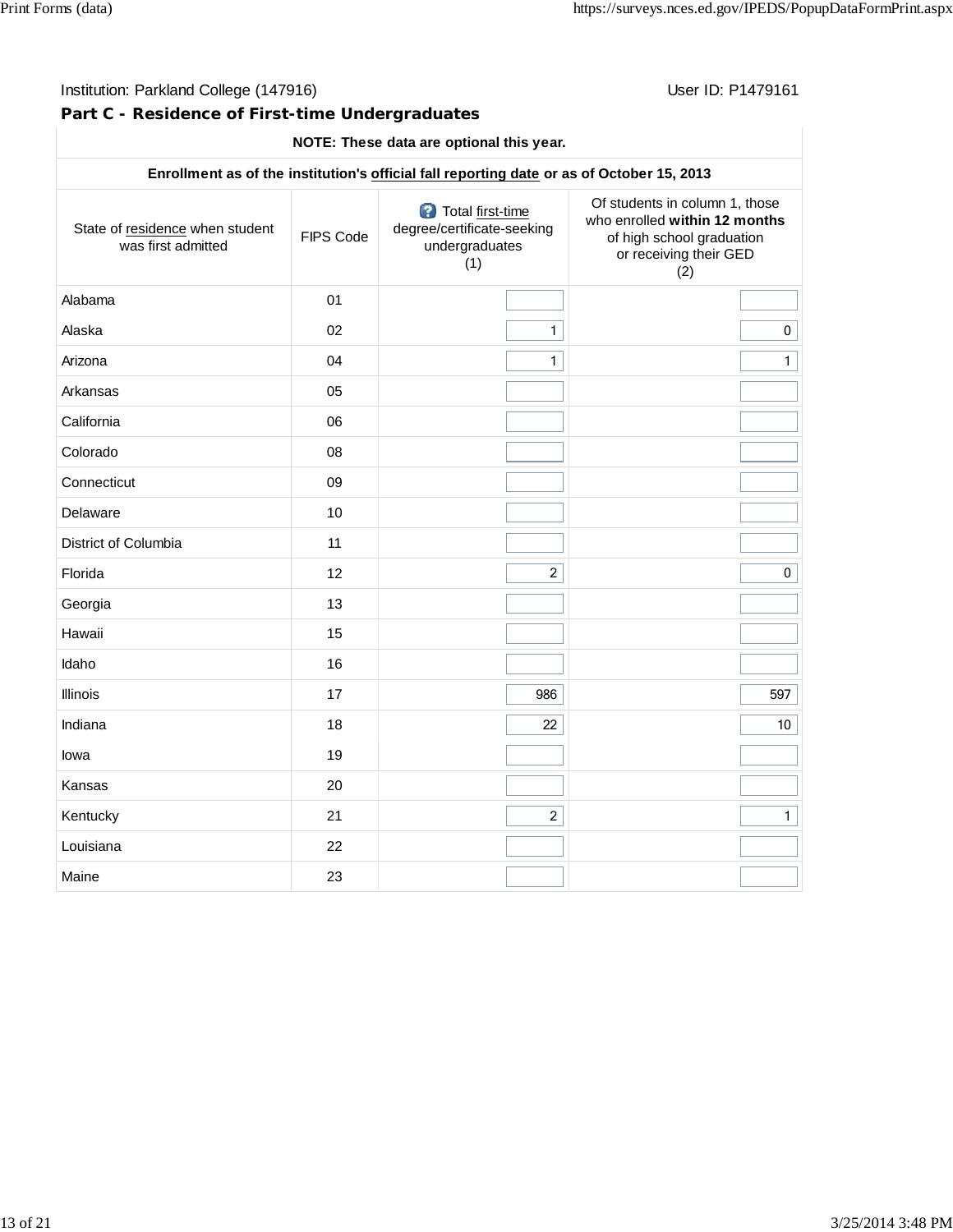**Part C - Residence of First-time Undergraduates**

#### **NOTE: These data are optional this year.**

## **Enrollment as of the institution's official fall reporting date or as of October 15, 2013** State of residence when student was first admitted **FIPS** Code Total first-time degree/certificate-seeking undergraduates (1) Of students in column 1, those who enrolled **within 12 months** of high school graduation or receiving their GED (2) Maryland 24 Massachusetts 25 Michigan 26 Minnesota  $27$  27 1 1 0 0 Mississippi 28 Missouri 29 3 3 Montana 30 Nebraska 31 Nevada 32 1 1 New Hampshire 33 New Jersey 24 New Mexico 35 New York 36 North Carolina 37 North Dakota 38 Ohio 39 Oklahoma 40 1 1 Oregon 41 Pennsylvania 1988 (1992) 1992 (1993) 1993 (1994) 1993 (1994) 1994 (1994) 1994 (1995) 1994 (1996) 1994 (1996) 1 Rhode Island 44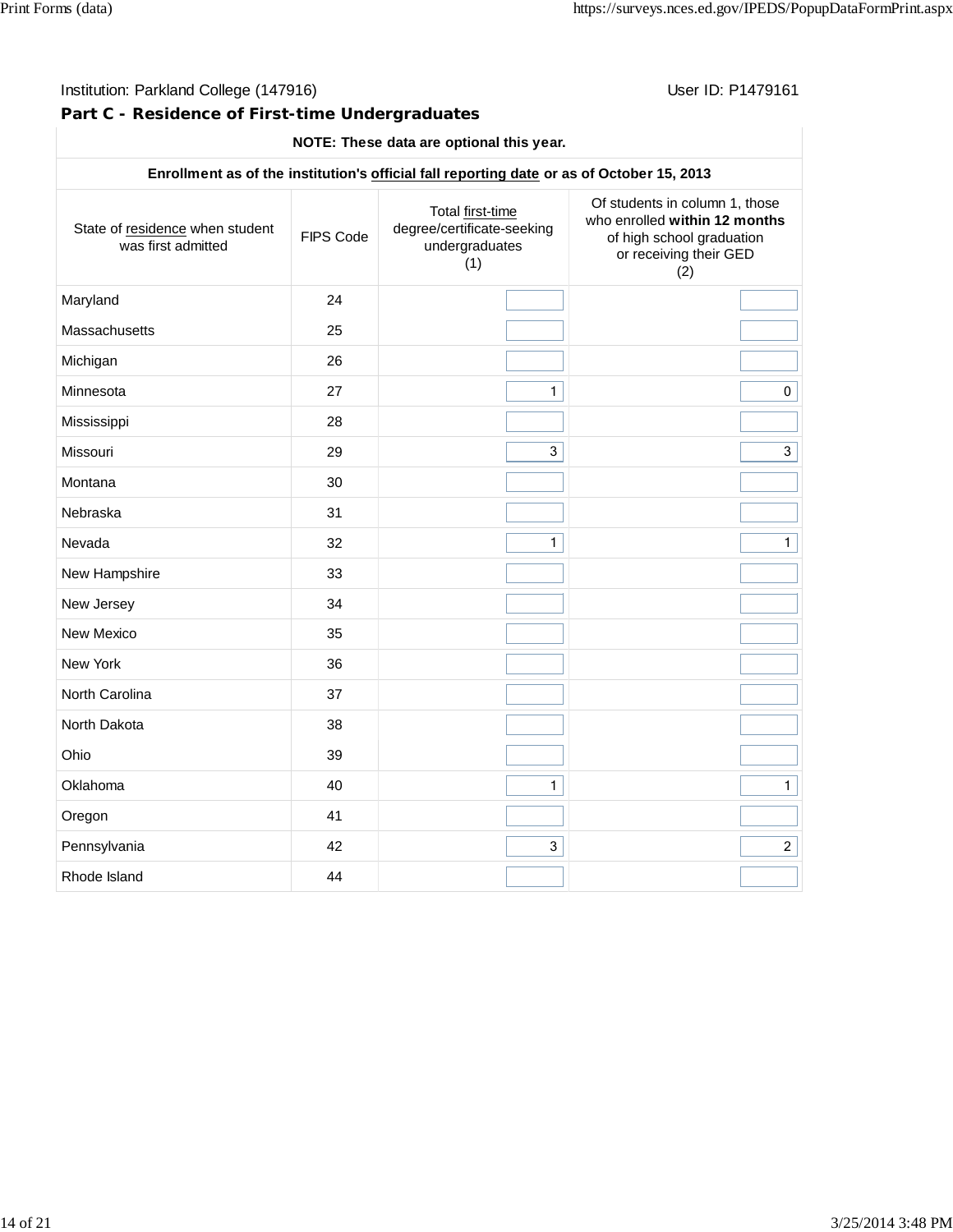**Part C - Residence of First-time Undergraduates**

#### **NOTE: These data are optional this year.**

| Enrollment as of the institution's official fall reporting date or as of October 15, 2013 |                     |                                                                             |                                                                                                                               |  |  |
|-------------------------------------------------------------------------------------------|---------------------|-----------------------------------------------------------------------------|-------------------------------------------------------------------------------------------------------------------------------|--|--|
| State of residence when student<br>was first admitted                                     | <b>FIPS</b><br>Code | Total first-time<br>degree/certificate-<br>seeking<br>undergraduates<br>(1) | Of students in column 1, those<br>who enrolled within 12 months of<br>high school graduation<br>or receiving their GED<br>(2) |  |  |
| South Carolina                                                                            | 45                  |                                                                             |                                                                                                                               |  |  |
| South Dakota                                                                              | 46                  |                                                                             |                                                                                                                               |  |  |
| Tennessee                                                                                 | 47                  | 1                                                                           | 0                                                                                                                             |  |  |
| <b>Texas</b>                                                                              | 48                  |                                                                             |                                                                                                                               |  |  |
| Utah                                                                                      | 49                  |                                                                             |                                                                                                                               |  |  |
| Vermont                                                                                   | 50                  |                                                                             |                                                                                                                               |  |  |
| Virginia                                                                                  | 51                  |                                                                             |                                                                                                                               |  |  |
| Washington                                                                                | 53                  |                                                                             |                                                                                                                               |  |  |
| West Virginia                                                                             | 54                  |                                                                             |                                                                                                                               |  |  |
| Wisconsin                                                                                 | 55                  | 3                                                                           | $\mathbf{1}$                                                                                                                  |  |  |
| Wyoming                                                                                   | 56                  |                                                                             |                                                                                                                               |  |  |
| State Unknown                                                                             | 57                  |                                                                             |                                                                                                                               |  |  |
| American Samoa                                                                            | 60                  |                                                                             |                                                                                                                               |  |  |
| <b>Federated States of Micronesia</b>                                                     | 64                  |                                                                             |                                                                                                                               |  |  |
| Guam                                                                                      | 66                  |                                                                             |                                                                                                                               |  |  |
| Marshall Islands                                                                          | 68                  |                                                                             |                                                                                                                               |  |  |
| Northern Marianas                                                                         | 69                  |                                                                             |                                                                                                                               |  |  |
| Palau                                                                                     | 70                  |                                                                             |                                                                                                                               |  |  |
| <b>Puerto Rico</b>                                                                        | 72                  |                                                                             |                                                                                                                               |  |  |
| Virgin Islands                                                                            | 78                  |                                                                             |                                                                                                                               |  |  |
| <b>Foreign Countries</b>                                                                  | 90                  | 30                                                                          | $\overline{7}$                                                                                                                |  |  |
| Residence unknown/unreported                                                              | 98                  | 0                                                                           |                                                                                                                               |  |  |
| Total first-time degree/certificate-seeking<br>undergraduates (from Part A)               |                     | 1,057                                                                       | 624                                                                                                                           |  |  |
| You may use the space below to provide context for the data you've reported above.        |                     |                                                                             |                                                                                                                               |  |  |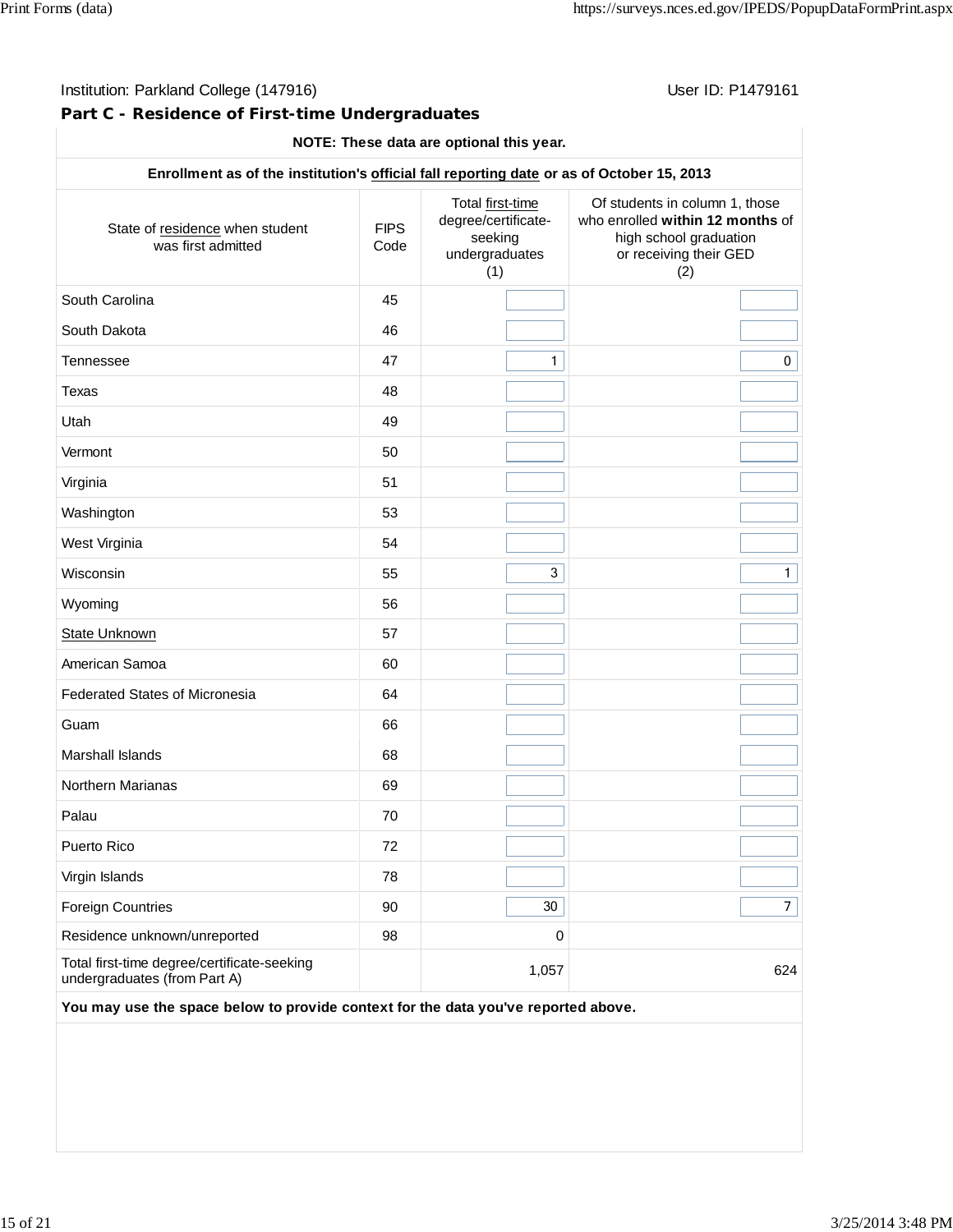## **Part D - Total Undergraduate Entering Class**

| <b>Total Undergraduate Entering Class, Fall 2013</b> |                                                                                                                                                                                                                                                                  |       |  |  |
|------------------------------------------------------|------------------------------------------------------------------------------------------------------------------------------------------------------------------------------------------------------------------------------------------------------------------|-------|--|--|
|                                                      |                                                                                                                                                                                                                                                                  |       |  |  |
| D1.                                                  | Total full-time, first-time degree/certificate-seeking undergraduates from Part A (GR cohort)                                                                                                                                                                    | 675   |  |  |
| D <sub>2</sub>                                       | Total first-time degree/certificate-seeking undergraduates (full-time + part-time) from Part A                                                                                                                                                                   | 1.057 |  |  |
| D <sub>3</sub>                                       | Total transfer-in degree/certificate-seeking undergraduates (full-time + part-time) from Part A                                                                                                                                                                  | 292   |  |  |
| D4                                                   | Total non-degree/certificate-seeking undergraduates (full-time + part-time) from Part A                                                                                                                                                                          | 1,008 |  |  |
| D <sub>5</sub>                                       | Of the total non-degree/certificate-seeking undergraduates displayed on line D4, the number that are<br>new to the institution in Fall 2013                                                                                                                      | 643   |  |  |
|                                                      | Total entering students at the undergraduate level<br>D6   Note: This is calculated as first-time students (line $D2$ ) + students transferring to the institution (line<br>D3) + non-degree/certificate-seeking undergraduates entering in Fall 2013 (line D5). | 1.992 |  |  |
|                                                      | D7 Percentage of undergraduate entering class represented by your GR cohort (line D1/line D6)                                                                                                                                                                    | 34    |  |  |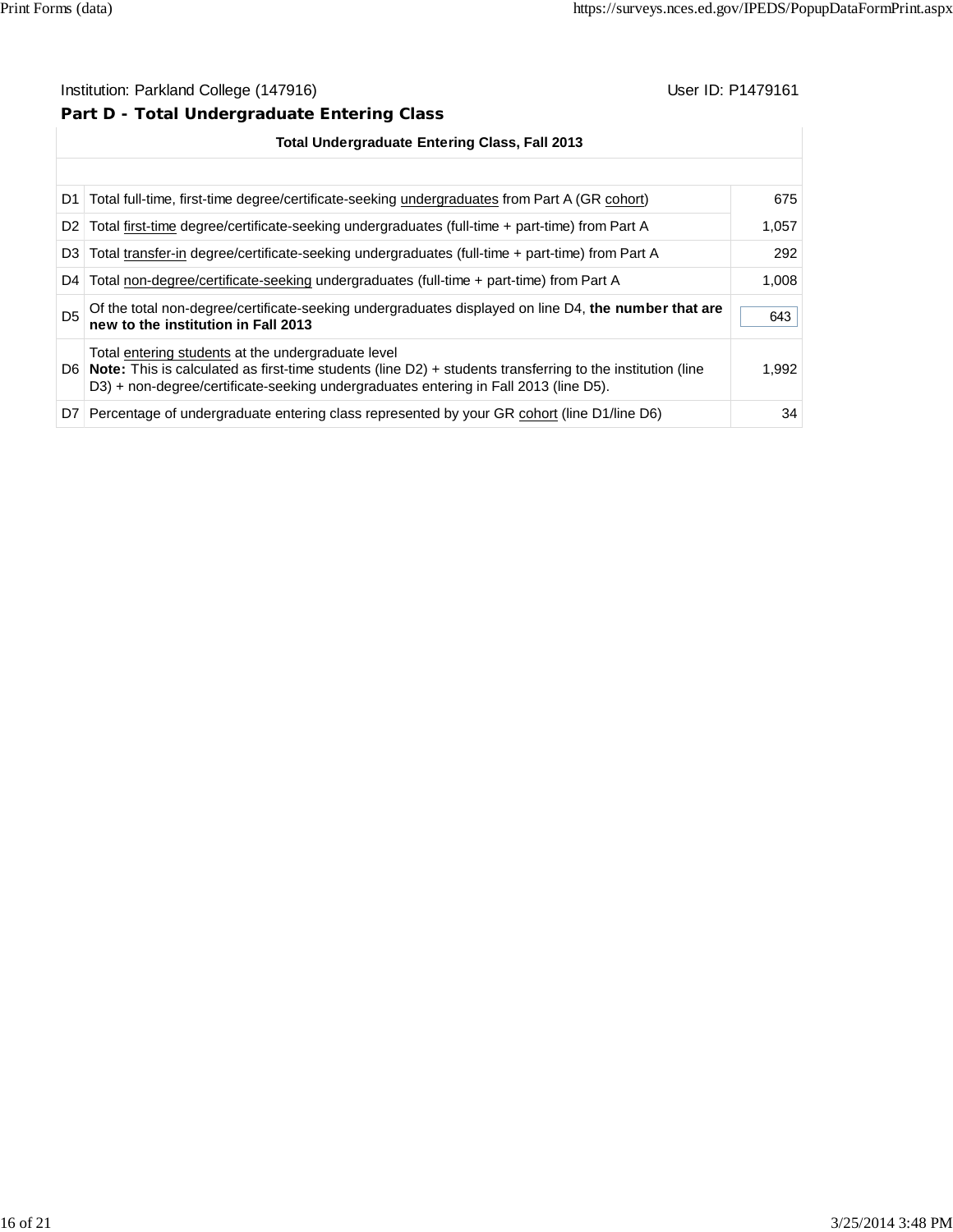#### Institution: Parkland College (147916) November 2012 12: Physics User ID: P1479161

## **Part E - First-Time Student Cohort Retention Rates (Full-time)**

#### **Retention Rates**

**Full-time, First-time Degree/Certificate-Seeking Cohort from Fall 2012**

**The Fall 2012 cohort is preloaded based on data reported in the prior year Fall Enrollment survey component.**

**Academic reporters report retention data as of the institution's official fall reporting date or as of October 15. Program reporters determine the cohort with enrollment any time between August 1 and October 31, 2012 and retention based on August 1, 2013.**

**The retention rate is calculated by the system after clicking "Save" on the screen. Exclusions are subtracted from the original cohort and the resulting adjusted cohort is used for calculating the retention rate.**

#### **Retention Data Reporting Reminders:**

- Include only **full-time, first-time degree/certificate-seeking** students in this cohort.
- Determine full-time using Fall 2012 attendance status (e.g. if a student was full-time in Fall 2012, report them in the full-time cohort regardless of Fall 2013 status).
- If there are no students to report in the cohort, enter zero. Do not leave the field blank.
- Report in the exclusions box (line E2) the number of students from the cohort who left the institution for any of the following reasons: died or were totally and permanently disabled; to serve in the armed forces (including those called to active duty); to serve with a foreign aid service of the Federal Government (e.g. Peace Corps); or to serve on official church missions.

|                                                                                                                                                | Preloaded<br>cohort |     |   | Prior year data<br>(Fall 2011 cohort) |      |
|------------------------------------------------------------------------------------------------------------------------------------------------|---------------------|-----|---|---------------------------------------|------|
| <b>FULL-TIME, FIRST-TIME COHORT RETENTION:</b>                                                                                                 |                     |     |   |                                       |      |
| E <sub>1</sub><br>Full-time, first-time Fall 2012 cohort                                                                                       | 817                 | 817 | Ø | 740                                   |      |
| E <sub>2</sub><br>Exclusions from the Fall 2012 cohort                                                                                         |                     | 5   |   | 10                                    |      |
| E <sub>3</sub><br><b>Adjusted Fall 2012 cohort (line E1 - line E2)</b>                                                                         |                     | 812 |   | 730                                   |      |
| E4<br>Students from Fall 2012 cohort who are still enrolled<br>+ students from Fall 2012 cohort who completed their<br>program as of Fall 2013 |                     | 435 |   | 434                                   |      |
| E5<br>Full-time, first-time Fall 2012 cohort retention rate (line<br>$E4$ / line $E3$ )                                                        |                     | 54  | % | 59                                    | $\%$ |

 **You may use the space below to provide context for the data you've reported above. These context notes will be posted on the College Navigator website, and should be written to be understood by students and parents.**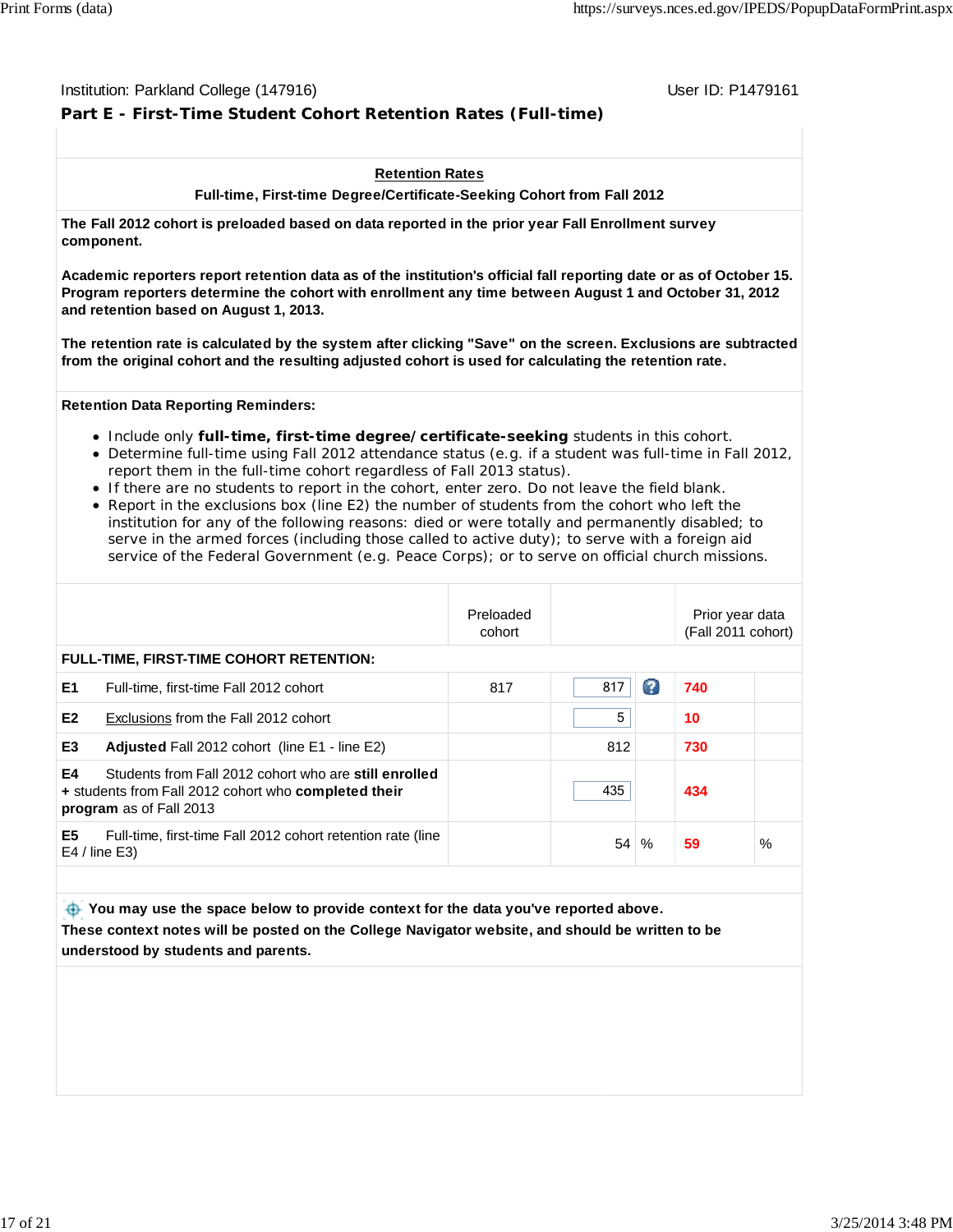#### Institution: Parkland College (147916) November 2012 12: Physics User ID: P1479161

## **Part E - First-Time Student Cohort Retention Rates (Part-time)**

#### **Retention Rates**

**Part-time, First-time Degree/Certificate-Seeking Cohort from Fall 2012**

**The Fall 2012 cohort is preloaded based on data reported in the prior year Fall Enrollment survey component.**

**Academic reporters report retention data as of the institution's official fall reporting date or as of October 15. Program reporters determine the cohort with enrollment any time between August 1 and October 31, 2012 and retention based on August 1, 2013.**

**The retention rate is calculated by the system after clicking "Save" on the screen. Exclusions are subtracted from the original cohort and the resulting adjusted cohort is used for calculating the retention rate.**

#### **Retention Data Reporting Reminders:**

- Include only **part-time, first-time degree/certificate-seeking** students in this cohort.
- Determine part-time using Fall 2012 attendance status (e.g. if a student was part-time in Fall 2012, report them in the part-time cohort regardless of their Fall 2013 status).
- If there are no students to report in the cohort, enter zero. Do not leave the field blank.
- Report in the exclusions box (line E7) the number of students from the cohort who left the institution for any of the following reasons: died or were totally and permanently disabled; to serve in the armed forces (including those called to active duty); to serve with a foreign aid service of the Federal Government (e.g. Peace Corps); or to serve on official church missions.

|           |                                                                                                                                                 | Preloaded<br>cohort |     |      | Prior year data<br>(Fall 2011 cohort) |      |
|-----------|-------------------------------------------------------------------------------------------------------------------------------------------------|---------------------|-----|------|---------------------------------------|------|
|           | <b>PART-TIME, FIRST-TIME COHORT RETENTION:</b>                                                                                                  |                     |     |      |                                       |      |
| E6        | Part-time, first-time Fall 2012 cohort                                                                                                          | 407                 | 407 | Ø    | 605                                   |      |
| <b>E7</b> | Exclusions from the Fall 2012 cohort                                                                                                            |                     | 12  |      | 17                                    |      |
| E8        | <b>Adjusted Fall 2012 cohort (line E6 - line E7)</b>                                                                                            |                     | 395 |      | 588                                   |      |
| E9        | Students from Fall 2012 cohort who are still enrolled<br>+ students from Fall 2012 cohort who completed their<br><b>program</b> as of Fall 2013 |                     | 141 |      | 203                                   |      |
| E10       | Part-time, first-time Fall 2012 cohort retention rate<br>(line $E9/$ line $E8$ )                                                                |                     | 36  | $\%$ | 35                                    | $\%$ |

 **You may use the space below to provide context for the data you've reported above. These context notes will be posted on the College Navigator website, and should be written to be understood by students and parents.**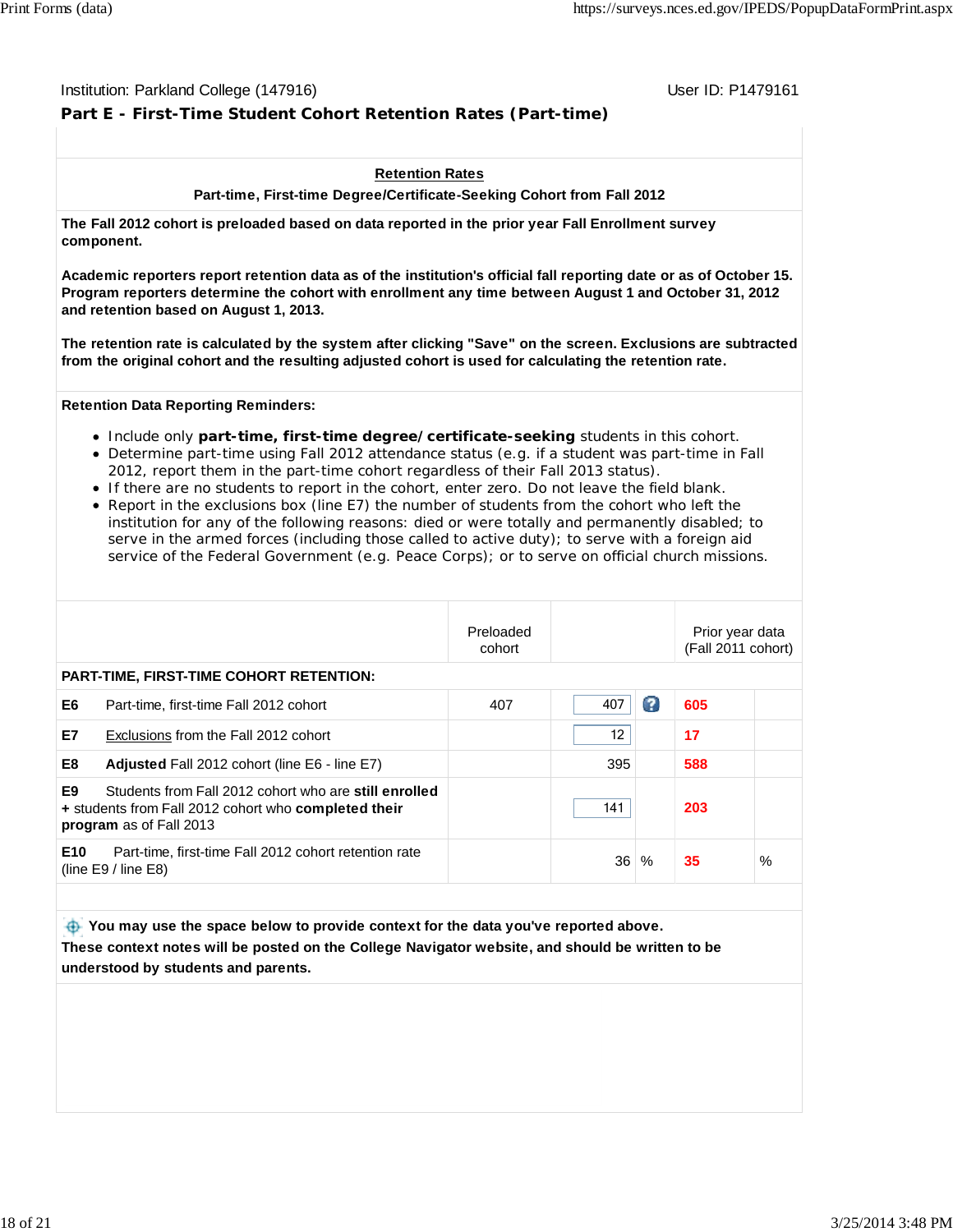Institution: Parkland College (147916) November 2012 12: Physics User ID: P1479161

#### **Part F - Student-to-Faculty Ratio**

**Please provide your institution's student-to-faculty ratio (i.e., student-to-instructional staff) for undergraduate programs for Fall 2013. The student-to-faculty ratio and any accompanying context that is provided will be displayed on College Navigator.**

**Note: Logic in this item is similar to item I-2 from the Common Data Set data collection.**

Click here to use a worksheet to help you determine the student-to-faculty ratio

| Student-to-faculty ratio              | 18 |  |
|---------------------------------------|----|--|
| ⊦ Student-to-faculty ratio prior year |    |  |

 **You may use the space below to provide context for the data you've reported above. These context notes will be posted on the College Navigator website, and should be written to be understood by students and parents.**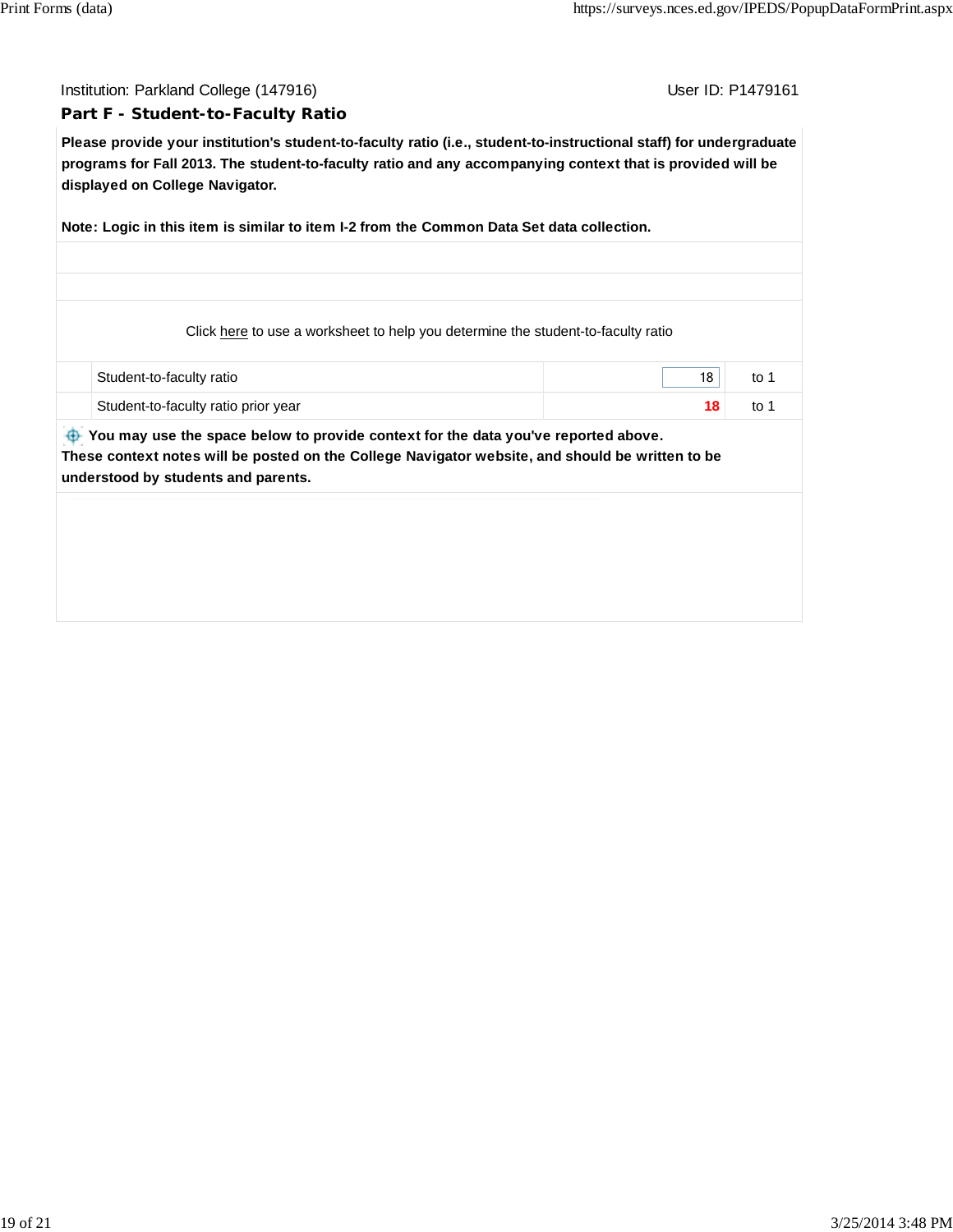Institution: Parkland College (147916) Noting the Muslim User ID: P1479161

## **Summary**

### **Fall Enrollment Survey Summary Less-Than-Four-Year Institutions**

IPEDS collects important information regarding your institution. All data reported in IPEDS survey components become available in the IPEDS Data Center and appear as aggregated data in various Department of Education reports. Additionally, some of the reported data appears specifically for your institution through the College Navigator website and is included in your institution's Data Feedback Report (DFR). The purpose of this summary is to provide you an opportunity to view some of the data that, when accepted through the IPEDS quality control process, will appear on the College Navigator website and/or your DFR. College Navigator is updated approximately three months after the data collection period closes and Data Feedback Reports will be available through the **Data Center and sent to your institution's CEO** in November 2014.

Please review your data for accuracy. If you have questions about the data displayed below after reviewing the data reported on the survey screens, please contact the IPEDS Help Desk at: 1-877-225-2568 or ipedshelp@rti.org.

| <b>Undergraduate Student Enrollment</b> |         |
|-----------------------------------------|---------|
| Total enrollment                        | 8.437   |
| Transfer-in enrollment                  | 292     |
|                                         |         |
| Student-to-faculty ratio                | 18 to 1 |

| <b>Undergraduate Student Characteristics</b>    |       |  |  |  |
|-------------------------------------------------|-------|--|--|--|
| 52%<br>Percent of undergraduates who are female |       |  |  |  |
| Percent of undergraduates who are full-time     | 37%   |  |  |  |
|                                                 |       |  |  |  |
| Percent of undergraduates by race/ethnicity:    |       |  |  |  |
| American Indian or Alaska Native                | $0\%$ |  |  |  |
| Asian                                           | 5%    |  |  |  |
| <b>Black or African American</b>                | 18%   |  |  |  |
| Hispanic/Latino                                 | 5%    |  |  |  |
| Native Hawaiian or Pacific Islander             | $0\%$ |  |  |  |
| White                                           | 62%   |  |  |  |
| Two or More Races                               | 0%    |  |  |  |
| Race and ethnicity unknown                      | 8%    |  |  |  |
| Nonresident alien                               | $0\%$ |  |  |  |
|                                                 |       |  |  |  |
| Percent of undergraduate students by age:       |       |  |  |  |
| 24 and under                                    | 70%   |  |  |  |
| 25 and over                                     | 30%   |  |  |  |
| Age unknown                                     | $0\%$ |  |  |  |

| Undergraduate Retention and Graduation Rate Cohort |     |
|----------------------------------------------------|-----|
| First-time, full-time student retention rate       | 54% |